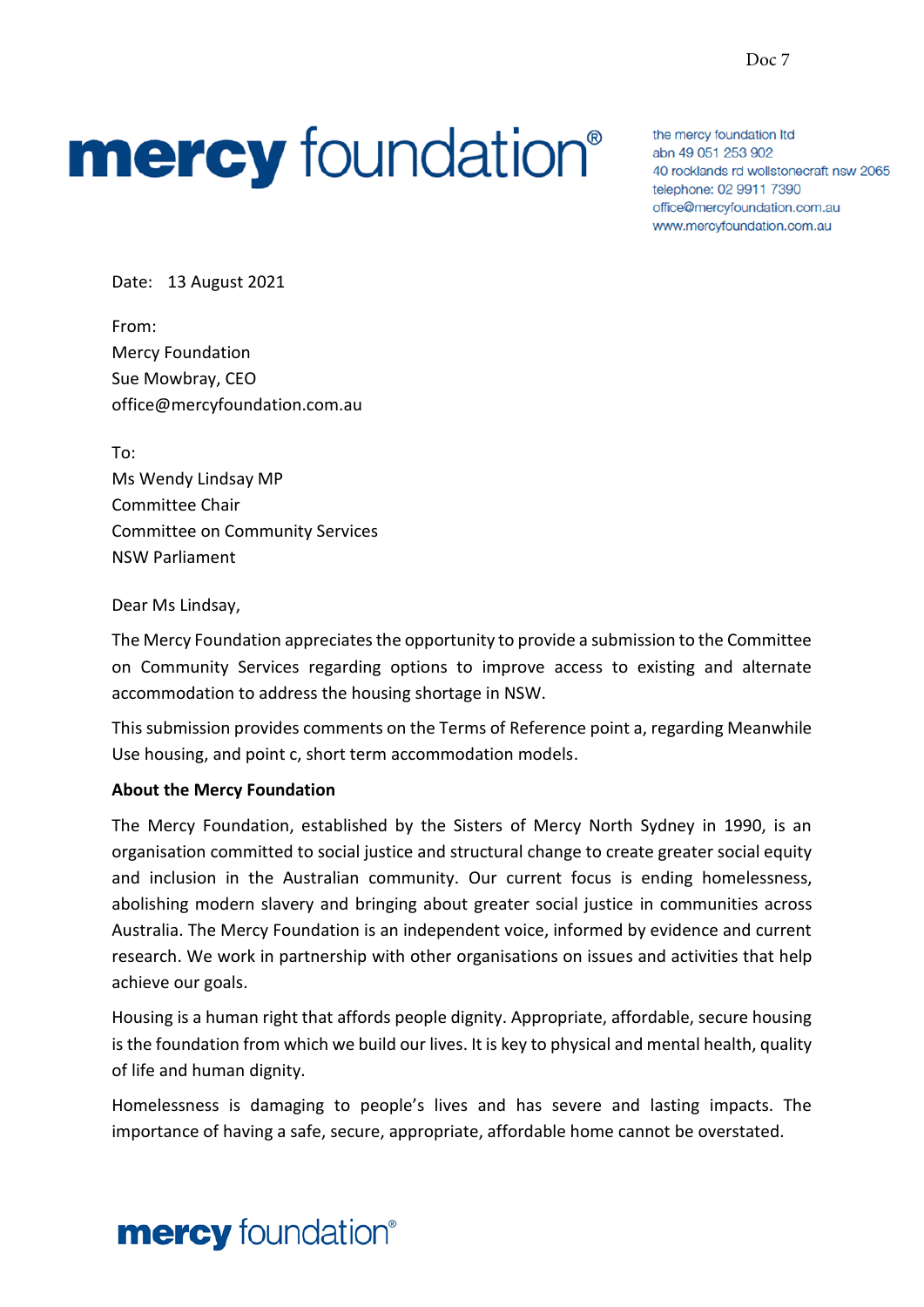Housing solves homelessness. Most homelessness will be solved by safe, affordable, appropriate, permanent housing. Some people may need short term support to sustain their housing, with access to other services such as health and employment. A small group of people experiencing homelessness with complex needs will require permanent supportive housing.

With the enormous challenges facing our society at this time, the need for a safe, secure, affordable home has never been greater.

### **Introduction**

### A crisis point for social and affordable housing

There is no doubt that there is an affordable housing crisis in every state of Australia and an urgent need to provide more permanent social and affordable housing in NSW. The social housing waiting list in NSW consists of more than 50,000 applications and the waiting list is 10 years or more in many areas. It also results in homelessness, as experienced by 37,715 people in NSW.<sup>i</sup>

It is estimated that 530,000 households and 1.4 million people in NSW are living in housing stress and need more affordable housing options, including social housing.<sup>ii</sup>

A lack of social and affordable housing is increasing rental stress felt by people living on low levels of income. A survey by ME Bank in June 2021 reported that 68% of renters reported rent stress, an increase of 3% since December 2019. Groups that reported higher levels of rent stress include single parents, couples with young children, retirees, and households on low incomes (less than \$40,000 per annum) and below average incomes (\$40,000 to \$75,000 per annum). Furthermore, more women (75 per cent) reported rent stress than men (60 per cent).<sup>iii</sup>

#### Older women and homelessness

The Mercy Foundation is particularly concerned with chronic homelessness and older women's homelessness. The research report 'At Risk' estimates that in NSW there are 110,000 women aged over 45 years at risk of homelessness.<sup>iv</sup> The risk of homelessness is compounded by the fact that older women in need of housing are not prioritised for social housing until they are 80 years old.

Women experiencing homelessness need appropriate, long term, affordable housing. Stable housing is important for good health and wellbeing. Housing is an important health intervention. Women's health needs generally increase as they age and can be exacerbated by insecure housing or homelessness. Older women generally have low needs and need nothing more than a safe, affordable, permanent home.

A lack of social housing options is causing much distress to women experiencing domestic violence. A new report from Equity Economics estimates that nationally, 7,690 women have returned to a violent partner due to a lack of affordable housing options and that 9,120 women and children face homelessness each year after leaving a violent partner. Equity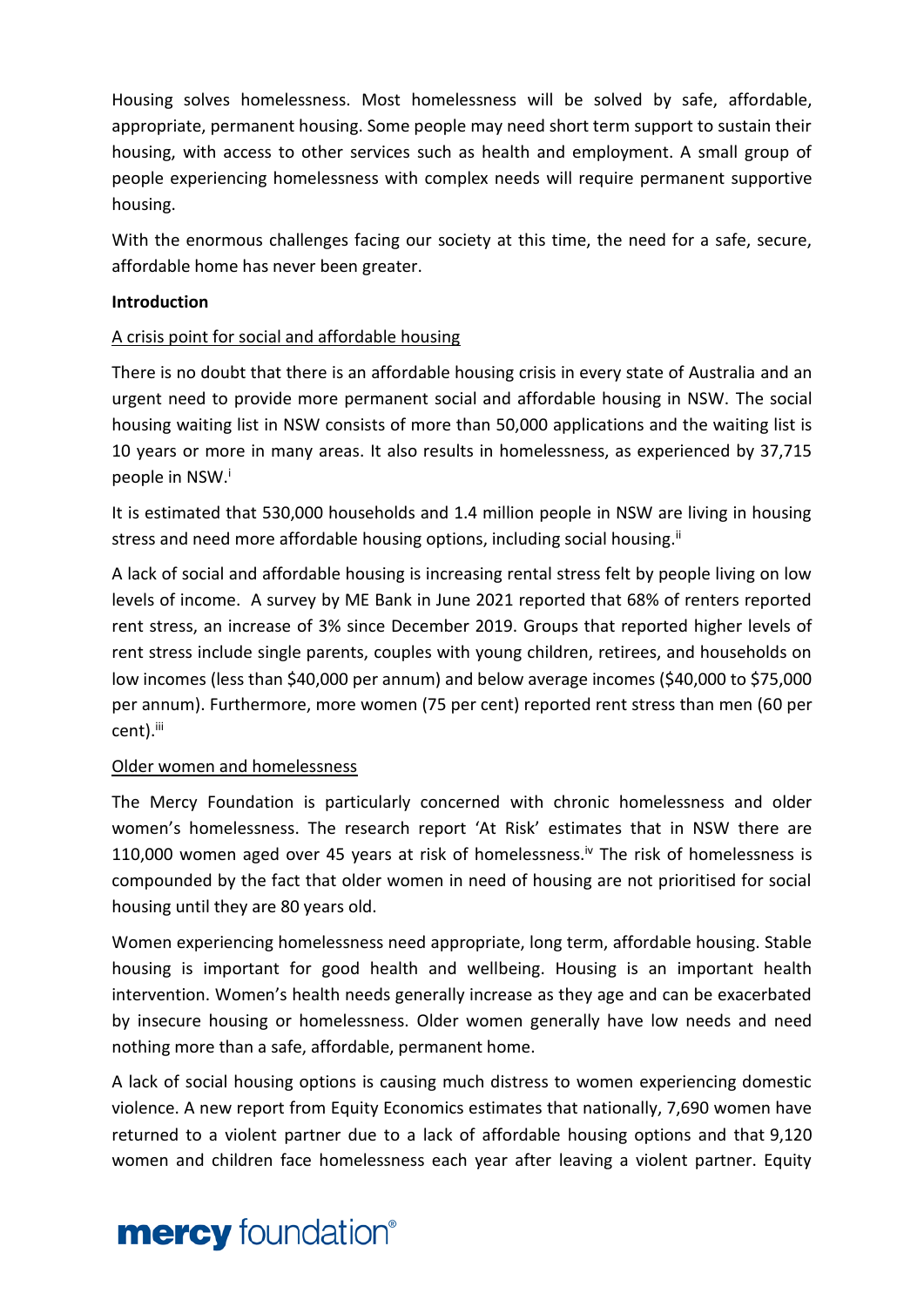Economics estimates that there is *an immediate need* for 16,810 additional social housing units across Australia to ensure that women and children escaping family and domestic violence have somewhere to go and are not forced into returning to a violent partner or homelessness.

# Many benefits to building social housing

According to the report by Equity Economics, if the Commonwealth Government invested in building 16,800 additional social housing units the \$7.6 billion cost would be dwarfed by immediate economic benefits of \$15.3 billion and the creation of 47,000 new jobs. A substantial saving of \$122.5 million, due to women not returning to a violent partner, and \$257 million, due to women not experiencing homelessness after leaving their homes due to family and domestic violence, would be realised a year.<sup>v</sup>

### **Ending homelessness**

### Housing First

The evidence-based approach to ending homelessness is a safe, permanent, affordable home, coupled with the support services required to maintain a tenancy. The recognised model for ending chronic homelessness is Housing First. Housing that is safe, secure, appropriate, affordable and permanent, and access to services to assist the tenant from falling back into homelessness. (See appendix 1 for Housing First information).

### Rapid Rehousing

Rapid re-housing quickly connects families and individuals experiencing homelessness to permanent housing through a tailored package of assistance that may include the use of timelimited financial assistance and targeted supportive services. ViWhere an instance of homelessness cannot be prevented, individuals and families will receive immediate crisis services and temporary accommodation and be re-housed as quickly as possible

Both Housing First and Rapid Rehousing rely on the availability of suitable, long term accommodation that is affordable. Social housing is key to the success of both these approaches.

# **Addressing the Social Housing Shortage in NSW**

The only means by which the NSW Government can address the social housing shortage is to build more housing. It is estimated that 5,000 social housing properties need to be built over the next 30 years to address the need.<sup>vii</sup>

#### **Stopgap measures**

The Mercy Foundation is concerned that the Committee is considering stopgap measures such as Meanwhile Use housing and other short term accommodation models to address the social housing shortage in NSW. These temporary measures will not offer any long-term solution to this issue and may be harmful for different cohorts of people in the community.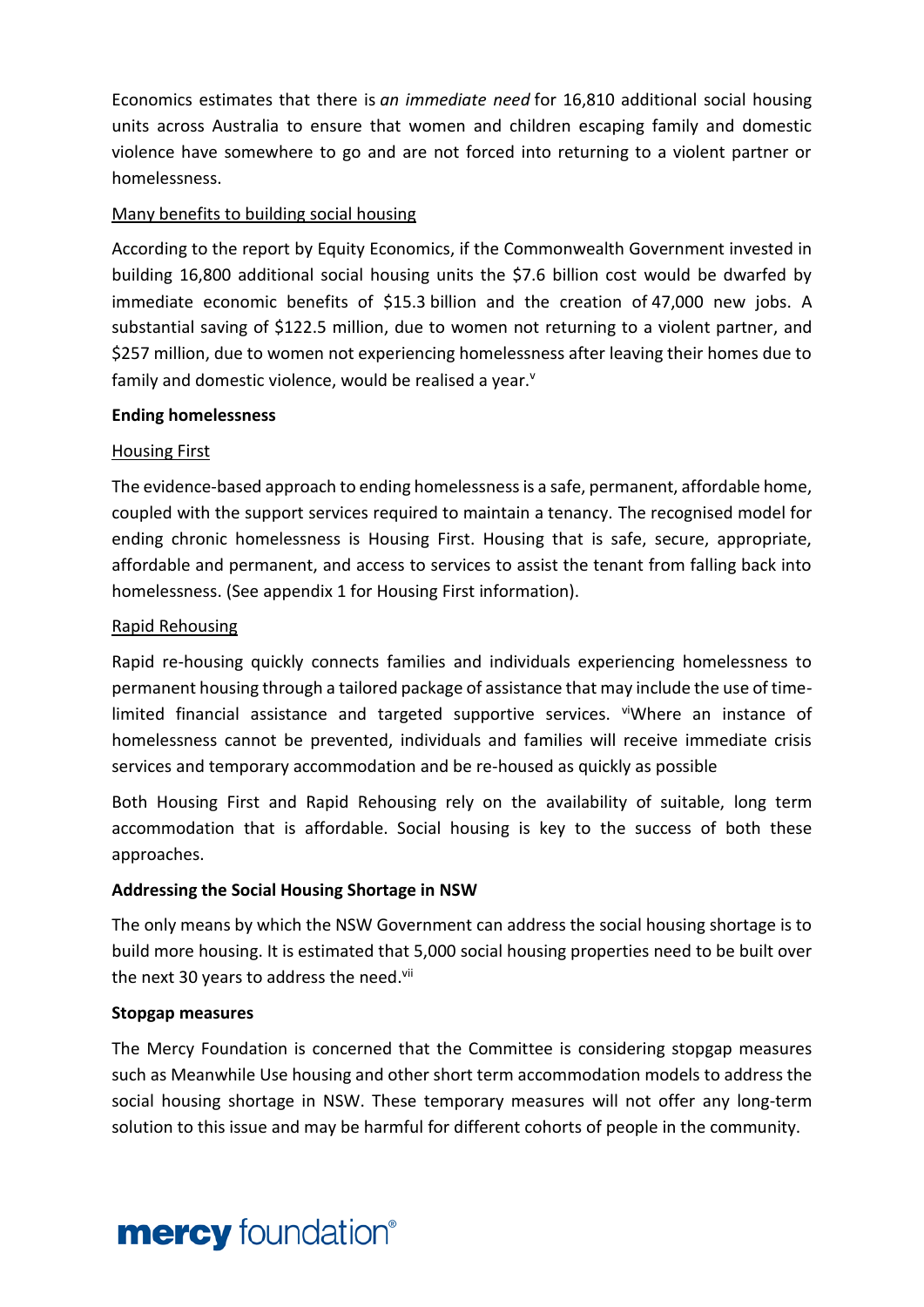Recent research by Dr Emma Power<sup>viii</sup> discusses the experiences of single older women living on low incomes in the private rental market. A 2018 survey of Australian renters found that housing insecurity generates both practical and emotional stress across all ages, with 63% of renters report anxiety 'due to the unknown', a loss of stability and stress caused by the effort to move.

# The report notes that:

*For older people renting on a low income, the connection between housing insecurity and the broader feelings of personal insecurity are especially acute. Housing connects to broader feelings of security through its permanency, stability, continuity, sense of control and ability to create a comfortable home environment. The absence of these factors drives profound feelings of insecurity that are especially marked for older people.ix*

Short term, transitional and Meanwhile Use housing risks increasing the anxiety of older people and detrimentally affecting their health and wellbeing. The WHO regards housing as a social determinant of health. Inappropriate, unaffordable and insecure housing is not only unfair and avoidable but its detrimental impacts on health are costly to both the persons involved and the economy as a whole.

# **Meanwhile Use limitations**

By nature, Meanwhile Use housing is an insecure or unreliable form of accommodation. The benefit of relatively cheap costs and flexibility may be outweighed by the insecurity of tenure and potentially a lack of legal protection as would otherwise be applicable under tenancy  $law<sup>x</sup>$ 

# **Increasing the Housing Supply**

# **1. Invest in social housing**

Housing is essential infrastructure in a community. It is as necessary as roads, schools, hospitals, electricity and water. It is estimated that for every dollar invested in social housing, 1.3 times that amount is returned to the economy. Building 5,000 social housing units would support 18,000 jobs across NSW, resulting in new jobs for NSW, more certainty for businesses, and more families in secure homes.<sup>xi</sup>

# **2. Support Inclusionary Zoning policies**

Inclusionary Zoning is a policy that requires developers to ensure that a share of new construction is affordable. The Mercy Foundation supports targets that require 15% of dwellings built on private land and 30% of dwellings built on formerly public land be affordable. These targets will eventually lead to an increased supply of affordable dwellings for vulnerable cohorts as well as key workers and minimum wage workers. Another advantage of Inclusionary Zoning policy is that it creates additional affordable and social housing stock across the metropolitan area, rather than concentrating development in particular suburbs.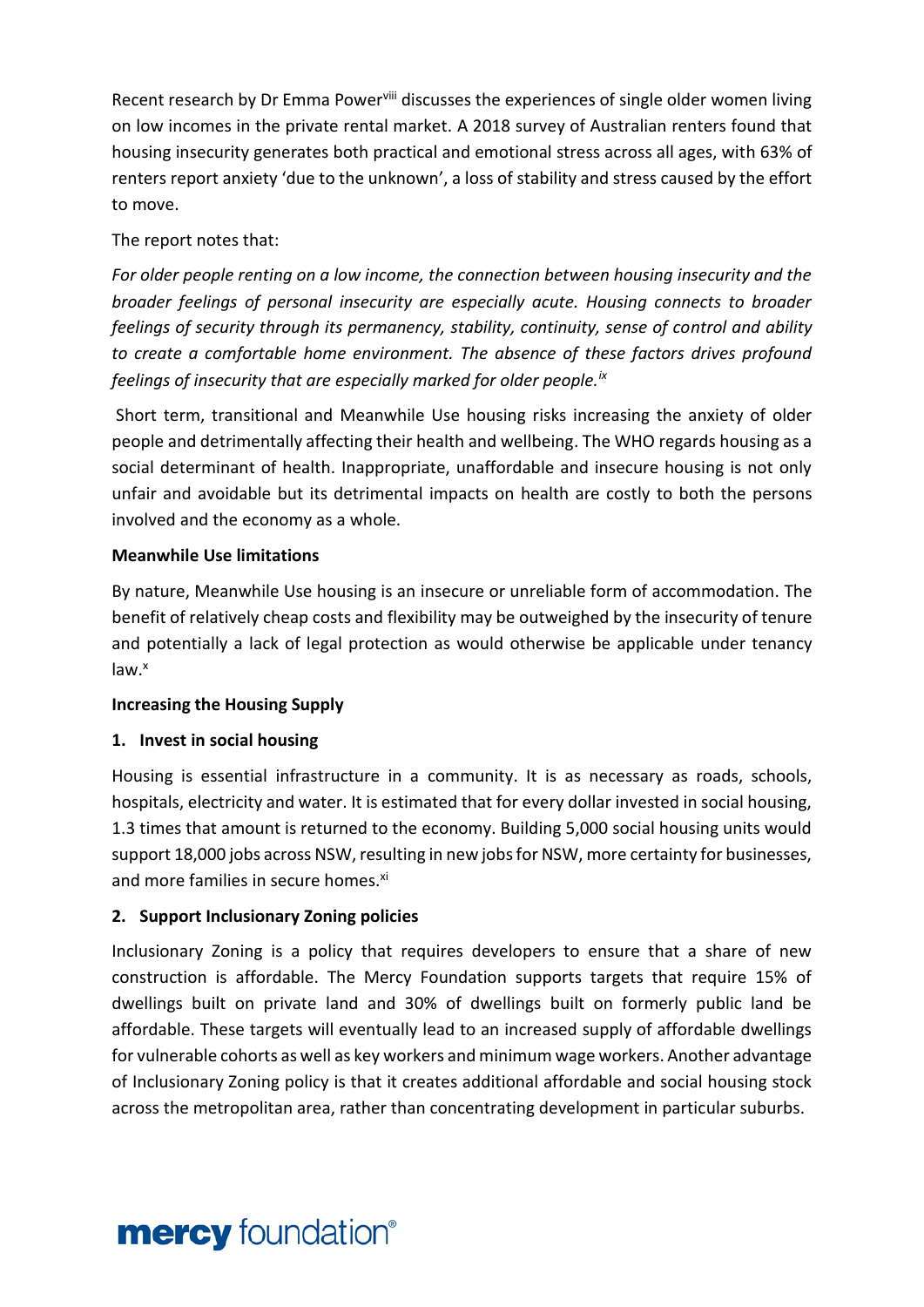# **3. Invest in innovative responses to growing the housing supply**

The Mercy Foundation has provided seed funding to a number of replicable innovative initiatives that have successfully increased the supply of social and affordable housing.

# Women's Property Initiatives Older Women's Program

The Mercy Foundation funded a project with Women's Property initiatives to assist older women with some assets that made them ineligible for social housing, but with limited income that prevented them from accessing a mortgage or owning a home of their own. These women end up paying expensive private rental until their assets are diminished. The program enables low-income women over 55 years with modest assets to invest in safe, secure and affordable housing where their assets/contribution will be preserved. They pay rent on a portion of the property, but they will have peace of mind from knowing that the rent is affordable, and their capital investment and their tenancy is secure.

This pilot project may create a replicable model that provides high quality, appropriate, accessible and affordable housing into the future for women to age in place. It will prevent them from becoming homeless or requiring more costly social housing in the future.<sup>xii</sup>

### Homes for Homes

In 2014, the Mercy Foundation provided seed funding to the Big Issue to establish the Homes for Homes project, an innovative new funding model aimed at increasing the supply of social and affordable housing in Australia.

This model allows owners to make a voluntary tax-deductible donation, equivalent of 0.1% of the property's sale price, to Homes for Homes when they sell their property. This offer to donate is registered on the property's title through a simple legal mechanism (a permissive caveat) and acts as a reminder for the donation to be made at settlement. To help encourage participation, the property owners can choose to withdraw their property from Homes for Homes at any time.

Donations from each property sale will remain in that state or territory. When there is sufficient money raised, experienced housing providers will be invited to submit their proposals via an open tender process. Homes for Homes has granted almost \$1m in funding to organisations across Victoria and ACT. These projects will provide housing for 32 people.<sup>xiii</sup>

# Head Start Homes (NSW)

Head Start Homes provides a pathway into home ownership by acting as guarantor for community housing tenants who can afford a home loan but are locked out, due to the need for a large deposit and mortgage insurance. By moving into home ownership, their former community housing property is made available for another individual or family in need. Xiv

# Kids Under Cover

Kids Under Cover supports vulnerable and disadvantaged young people between the ages of 12 and 25 years who are either experiencing homelessness or at risk of homelessness. The Studio Program provides portable studios, built in the backyards of a family or carer's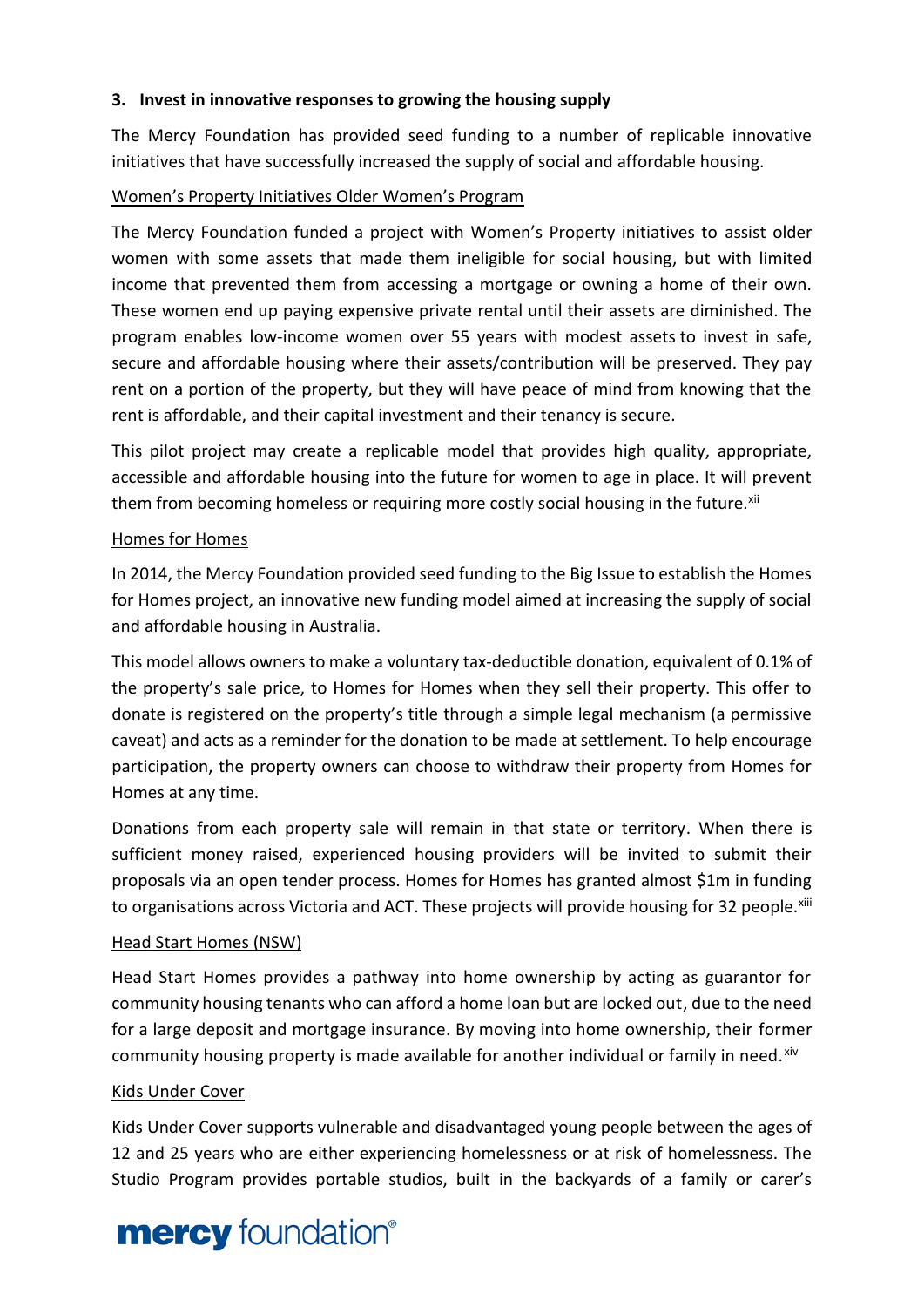home. This provides secure and stable accommodation for young people at risk of homelessness. The youth are supported to strengthen their connection to family, community, and education.  $xv$ 

# Not for profit real estate agencies

HomeGround Real Estate in Melbourne and the YWCA Canberra's Rentwell project are examples of not-for-profit real estate agencies. They are social enterprises that offer landlords the opportunity to rent their properties out with no rent or at a reduced market price. The properties are leased out to people experiencing homelessness. Both organisations have negotiated tax benefits to encourage property investors to take part in the program.

### Foyers

Foyers enable young people in transition to develop and achieve educational and employment pathways, exiting in a sustainable way from welfare and service dependence. It is a fully integrated service model focused on education and employment outcomes.

The key to the model lies in the provision of stable accommodation for up to two years in a supported, congregate living environment. For young people who are unable to rely on family support in this critical developmental stage, Foyers provide the time, personalised attention, mentoring, coaching and access to opportunities needed to lead fulfilling, independent and productive lives.<sup>xvi</sup>

# **Conclusion**

The Mercy Foundation cautions the Committee regarding the use of stopgap, short term and transitional forms of housing, especially for older women. Older people require secure, permanent, affordable and appropriate housing to age in place well and remain in their community. People experiencing chronic homelessness require permanent housing and access to services so that they can lay down roots, look to the future and address any challenges they may face. Families need an affordable, appropriate and secure home to thrive.

The opening paragraph of *Housing 2041, NSW Housing Strategy* written by the Hon. Melinda Pavey states that:

*People are at the heart of any housing strategy. That is why we strive to get housing right so that all people, at all stages of their lives, can access the right type of housing at the right time.* 

The Mercy Foundation heartily agrees with this statement and recommends that the Committee strive to provide housing solutions that are permanent, affordable and appropriate.

Our community deserves no less.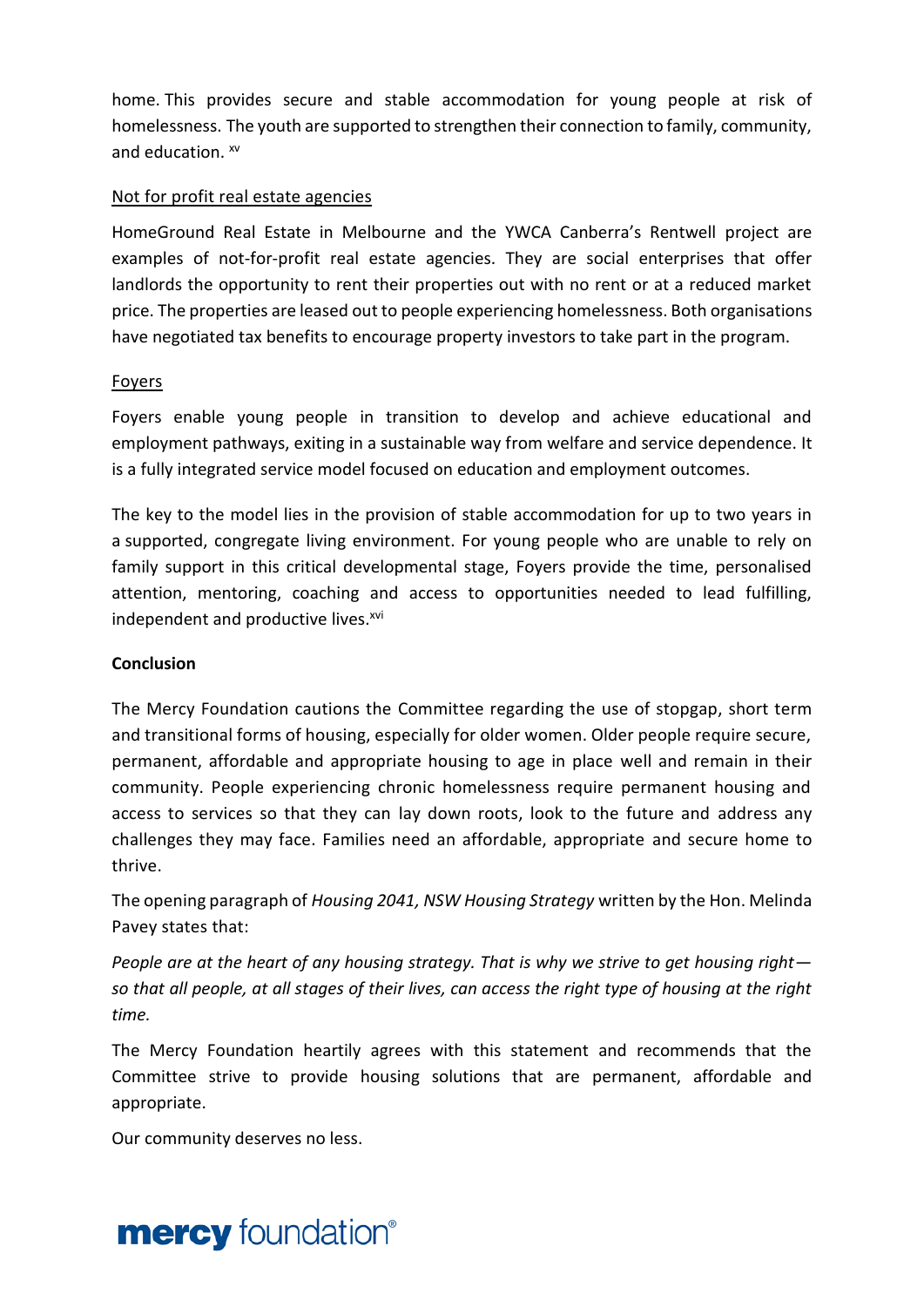## Attachment 1

**Housing First** is an approach or methodology for assisting homeless people to access permanent housing with support as needed. It is based on the idea that people need a stable and secure home before they can address any other challenges. A safe, permanent home is the foundation that we all need to thrive. The principles of Housing First are:

- Housing is provided as quickly as possible for people experiencing chronic homelessness
- People do not have to be assessed as 'housing ready'. There are no pre-requisites for people to access housing.
- People with addictions can access housing. There is evidence that once people are in stable housing, they are in a better position to tackle their addictions.
- Housing First provides people with permanent housing and access to services needed to help them sustain their tenancy. Most people will just need permanent housing to end their homelessness; some may need a period of transitional support as they move back in housing, and a small number of people have high or complex needs and may require permanent support. An individual's engagement with these services is not required for them to maintain their housing.

Studies of housing programs around the world reveal that tenants engaged in Housing First arrangements are:

- more likely to stay in their accommodation long term;
- have improved health outcomes;
- higher employment and training success;
- more engaged in the community

compared to more traditional housing programs. Consequently, Housing First programs are more cost effective for governments and service providers.

A study of 225 people in the USA compared the outcomes of those using traditional housing services and those using a Housing First program known as *Pathways to Housing.* The research found that 88% of those in the Housing First program retained their housing for two years compared to 47% in the other programs.<sup>xvii</sup>

# **mercy** foundation<sup>®</sup>

<sup>i</sup> Australian Bureau of Statistics, Census of Population and Housing: Estimating homelessness 2016, March 2018

ii Maximising the Returns: The role of community housing in delivering NSW future housing needs, Equity Economics, CHIA NSW June 2021

iii https://www.mortgagebusiness.com.au/breaking-news/15912-rent-stress-exceeds-mortgage-stress-mebank